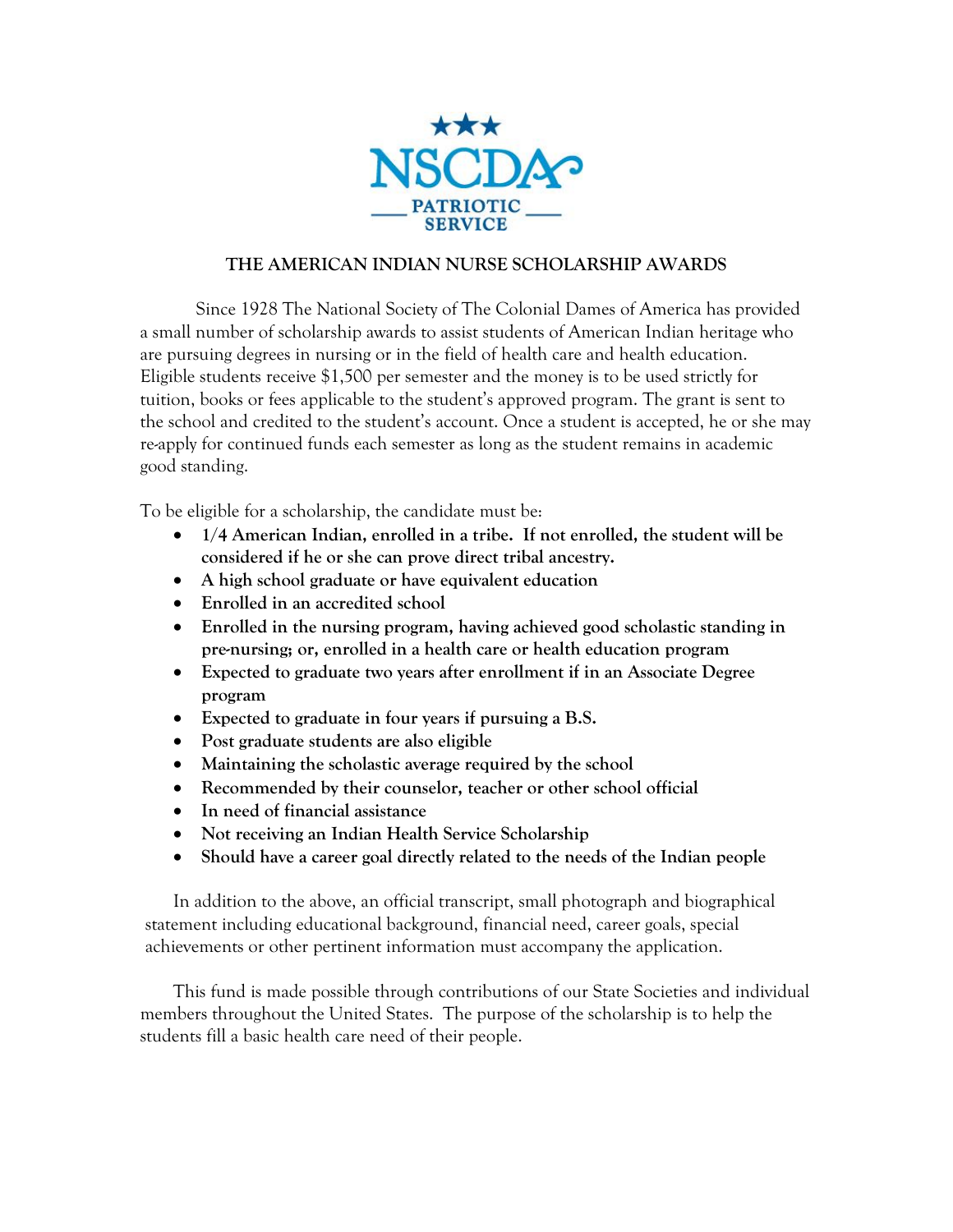

## **THE AMERICAN INDIAN NURSE SCHOLARSHIP AWARDS**

## **APPLICATION**

| (Last)                                                                                 | (First)               |          | (Middle) |       |  |
|----------------------------------------------------------------------------------------|-----------------------|----------|----------|-------|--|
| <b>HOME</b><br>ADDRESS________                                                         |                       |          |          |       |  |
| (Street)                                                                               |                       | (City)   | (State)  | (Zip) |  |
|                                                                                        |                       |          |          |       |  |
|                                                                                        |                       |          |          |       |  |
|                                                                                        |                       |          |          |       |  |
|                                                                                        |                       |          |          |       |  |
|                                                                                        |                       |          |          |       |  |
| IF NOT A TRIBAL MEMBER, PLEASE SUBMIT ON A SEPARATE SHEET PROOF<br>OF TRIBAL ANCESTRY. |                       |          |          |       |  |
| MARITAL STATUS NUMBER & AGES OF DEPENDENTS                                             |                       |          |          |       |  |
|                                                                                        |                       |          |          |       |  |
|                                                                                        | (Name of Institution) |          |          |       |  |
|                                                                                        | (Degree Expected)     |          | (Date)   |       |  |
| ADDRESS OF INSTITUTION                                                                 |                       |          |          |       |  |
|                                                                                        |                       | (Street) |          |       |  |
| (City)                                                                                 | (State)               |          | (Zip)    |       |  |